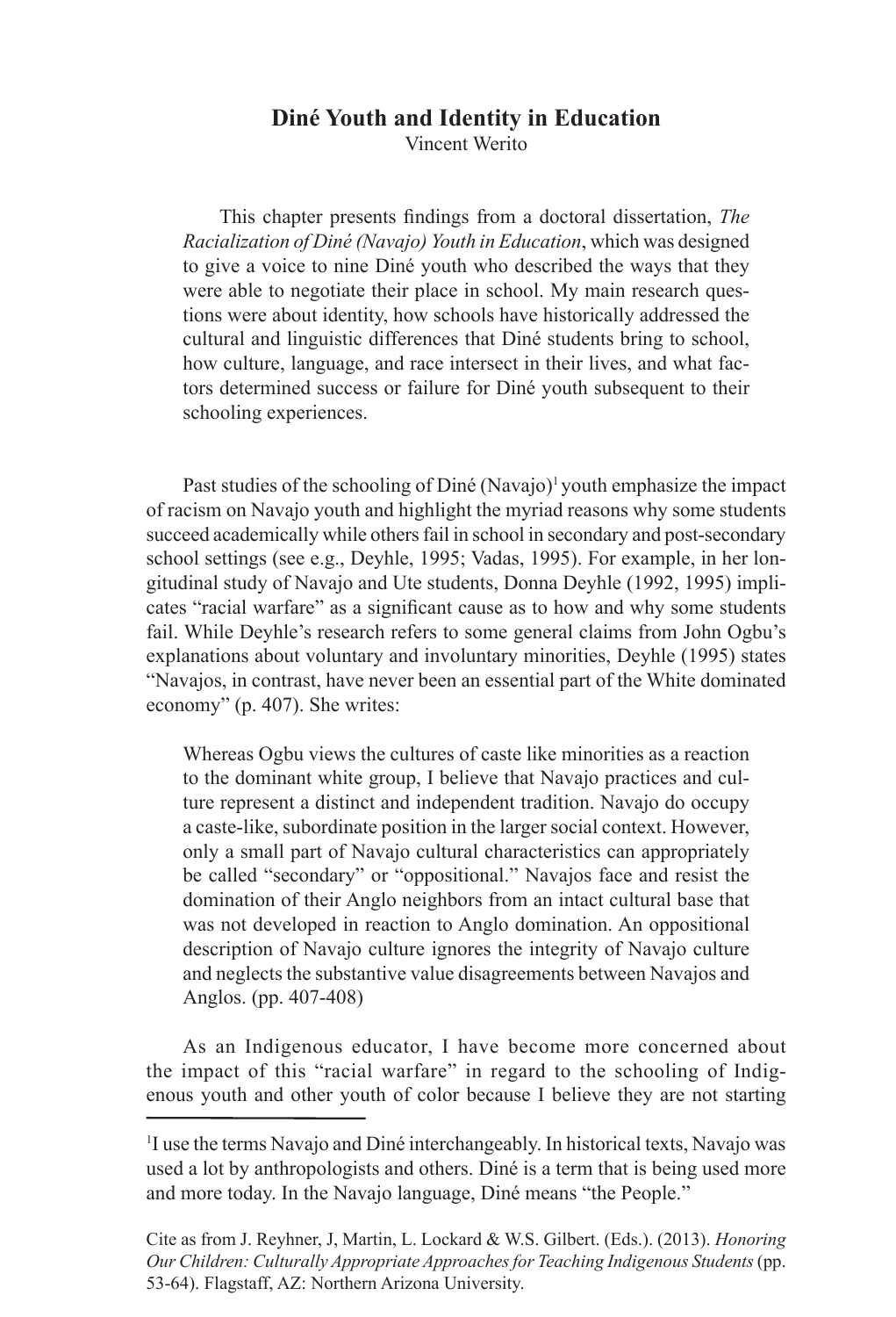on an equal playing field with white students because of personal, institutional, and structural racism. Over the last five years, I have become more aware of the politics of schooling, identity formation, and knowledge production as a result of my graduate education related to critical educational studies. I have learned about social reproduction theory in education and about ideas like cultural capital along with notions about social and political processes of inclusion and exclusion that continue to influence educational policies today that have detrimental effects for youth of color (Apple, 2000, 2001a; Lareau, 2000; Bourdieu & Passeron, 1977). In "Moments of Social Inclusion and Exclusion," Annette Lareau and Erin Horvat (1999) define moments of inclusion as "the coming together of various forces to provide an advantage to the child in his or her life trajectory" and moments of exclusion as including "placement in a low reading group, retention, placement in remedial groups, and the failure to complete college preparation requirements" (p. 48). That is, many students of color and students from low socioeconomic backgrounds are excluded because they do not have access to the cultural, economic, and social capital that are needed to do well in schools and many are losing out. In the case of Indigenous youth, oftentimes their family and community's language, cultural wealth, and knowledge are also seen as a deficit to the existing mandated school curriculum. More so, these youth's identification to and with their unique cultural and linguistic heritage are hardly, if ever, recognized and supported in their educational careers.

As an educator, I have personally heard of administrators and teachers who express their opposition to the need and importance of having Navajo language and culture classes for Navajo students even with the passage of federal legislation such as the Native American Languages Act. For example, on one occasion, a Navajo language teacher with whom I worked relayed to me a story about a white teacher who unabashedly asked her Navajo students, "What is so important about your culture that you are late to class?" The students were several minutes late getting back to their homeroom class because they had been participating in a Navajo cultural activity in their Navajo class. On a more subtle level, I have also observed colorblind racism when teachers say, "I don't see race" or "I don't see color." This new type of racism is one way that whites try to minimize or naturalize racism as the way things are, thereby placing the blame of always complaining or bringing up issues about race and racism on people of color. Eduardo Bonilla-Silva (2003) in *Racism Without Racists* describes this new racial ideology as "a loosely organized set of ideas, phrases, and stories that help whites justify contemporary white supremacy" (p. 178). In the post-civil rights era, Bonilla-Silva along with other critical race theorists maintain that these ideas work in tandem with racializing practices that continue to maintain and sustain white supremacy within our "racialized society."

## **Research background and methodology**

The purpose of my dissertation study was to give a voice to Diné youth in education as they described the ways that they were able to negotiate their place in school. My main research questions were about identity, how schools have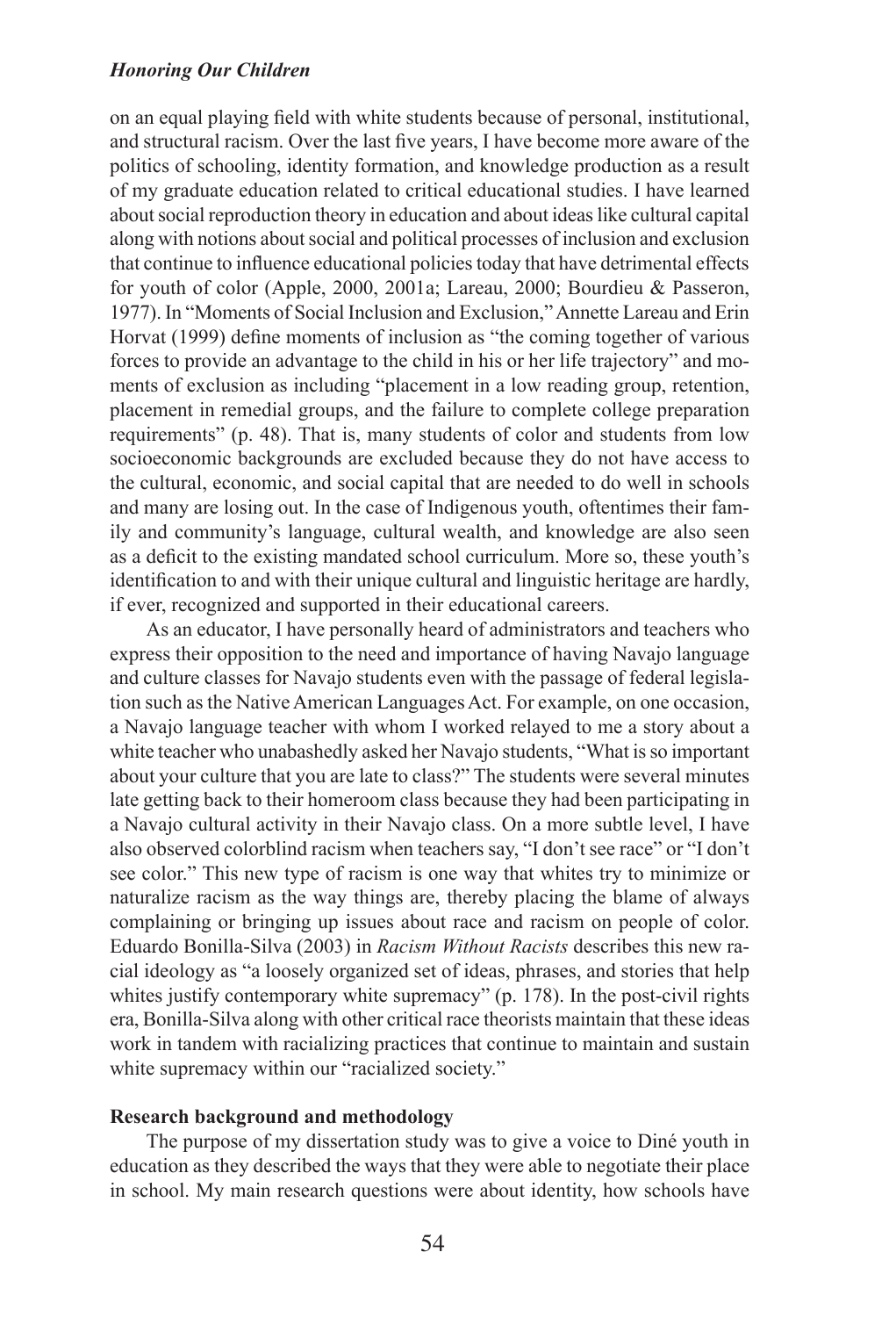historically addressed the cultural and linguistic differences that Diné students bring to school, how culture, language, and race intersect in their lives, and what factors determined success or failure for Diné youth beyond their schooling experiences. I used a qualitative research design that employed a case study approach because case studies provide a systematic way of looking at events, experiences and perceptions while collecting and analyzing the data and reporting the results.

I selected my nine participants, all Diné, from a large university setting. While many of the students were from rural reservation communities, there were several who consider themselves to be 'urban' Navajos particularly in that they have been born or lived in a city for a significant amount of time. Also, there were students who moved back and forth from urban to reservation settings with their families on a regular basis. The method of data collection for this study relied primarily on in-depth interviews. I also reviewed educational documents from national, state, and tribal departments such as the No Child Left Behind Act of 2005 and the New Mexico Indian Education Act of 2005, state and private educational reports, and tribal legislative documents related to American Indian and Diné language and educational policies.

#### **Summary of findings**

An important aspect of this research on Diné youth highlights findings about students' understanding of their racial, ethnic, cultural, and gender identities in relation to their educational experiences. Using data from the interviews, I discovered that their responses reveal clear indications that identity formation and development are linked not only to individual self definitions based on legal and cultural descriptions but to racial ascriptions based on the social constructions of racialized bodies. For example, all of the participants provided varied responses that reveal the complexities and incongruence of the meaning of identity. For some, their sense of identity encompassed a more traditional understanding of Diné identity in comparison to others whose sense of identity revealed strong notions of citizenship and nationalism. Furthermore, for the students in my study, their perceptions about these different types of identities were largely premised on their past experiences, or lack of experiences, discussing or addressing issues surrounding race, identity, culture, and representation. In some cases, participants were unsure about differences between their racial and cultural identities. It appeared that their ideas were largely based on government notions of citizenship or derived on biologically imposed notions of race and blood quantum in their references to census numbers and certificates of Indian blood.

Racial identity development models offer a socio-psychological perspective for understanding the stages of identity development for African Americans, other people of color, and whites. Furthermore, these models help to address and raise some important questions and issues related to racial identification and why individuals are classified into racial groups. In looking at racial identity, Beverly Daniels Tatum (1997) describes how an individual's and a racial group's cultural, social, political, and economic experiences require an examination of their racial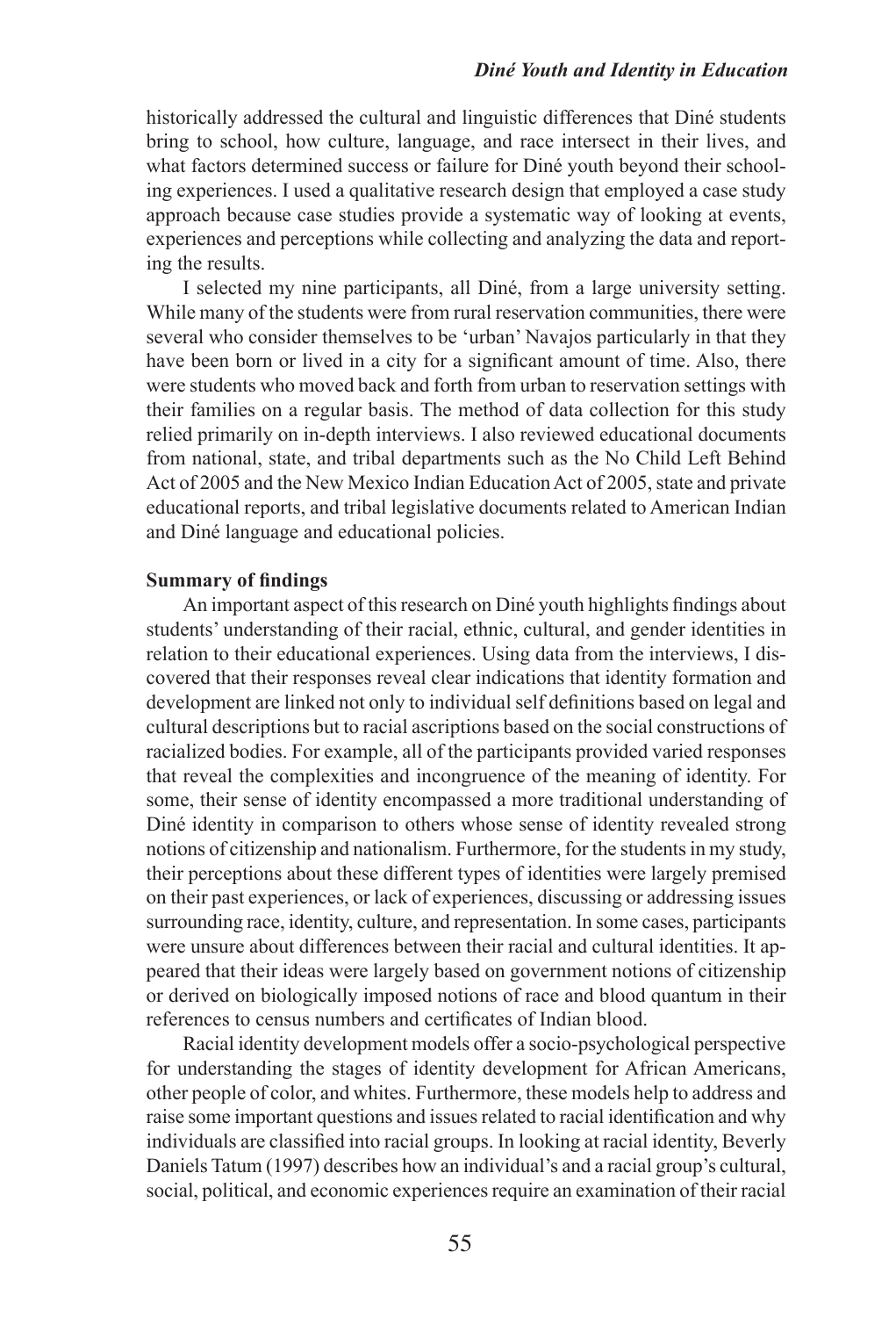identity development. For example, African American racial identity development can be described as the attitudes and beliefs that an African American has about his or her sense of belonging to the African American race or ethnic group, about the African American race (and community) collectively, and about other racial groups. In a similar way, I believe that by addressing issues and understanding racial identity development especially in terms of understanding how and why students use the terms Native American, First Nations, or Indigenous peoples, Indigenous youth will become better equipped to articulate and bring out into the open their ideas and experiences with internalized racism, structural racism, and global white supremacy.

In "Indigenous Identity: What Is It, and Who *Really* Has It?" Hilary N. Weaver (2001) writes "Native identity has often been defined from a nonnative perspective. This raises critical questions about authenticity: Who decides who is an indigenous person, Natives or nonnatives?" (p. 246). This idea or phenomena of claiming or re-affirming an Indigenous identity is best captured by Sandy Grande (2008) who refers to it as a 'paradox.' In her article "American Indian Geographies of Identity and Power: At the Crossroads of Indigena and Mestizaje*"* she states this idea very well:

While contemporary life requires most Indians to negotiate or "transgress" between a multitude of subject positions…such movement remains historically embedded and geographically placed. Moreover, the various and competing subjectivities remain tied through memory, ceremony, ritual, and obligation to a traditional identity type that operates not as a measure of authenticity, but rather of cultural continuity and survival.... [T]he struggle for American Indian subjectivity is, in part, a struggle to protect this essence and the right of Indigenous peoples to live in accordance with their traditional ways. (pp. 232-233)

Thus, as American Indians try to re-claim, re-define, and re-articulate a fluid but strategic "essentialist" construction of Indian-ness, there are still many challenges that face American Indian communities that require the construction of open, fluid, and transgressive definitions (Grande, 2008; 2004). Therefore, defining Indian, Native, Native American, or Indigenous identity becomes a very salient issue for educators when looking at educational outcomes for Indigenous communities because processes of identity formation and affirmation include looking at complex issues that underscore many aspects of identity development, such as personal, social, and cultural beliefs about identity, the impact of racism and racialized discourse on Indigenous people, the imposition of legal and biological definitions of identity, and the strategic ways that Indigenous people are reclaiming their own beliefs about identity development (Lee, 2006; Garroutte, 2003; Martinez, 2010; Weaver, 2001).

A thorough analysis of student responses in this study revealed that Indigenous youth are critically aware of the relationship between identity, ancestral language, place, and cultural knowledge. Also, Indigenous youth are critical of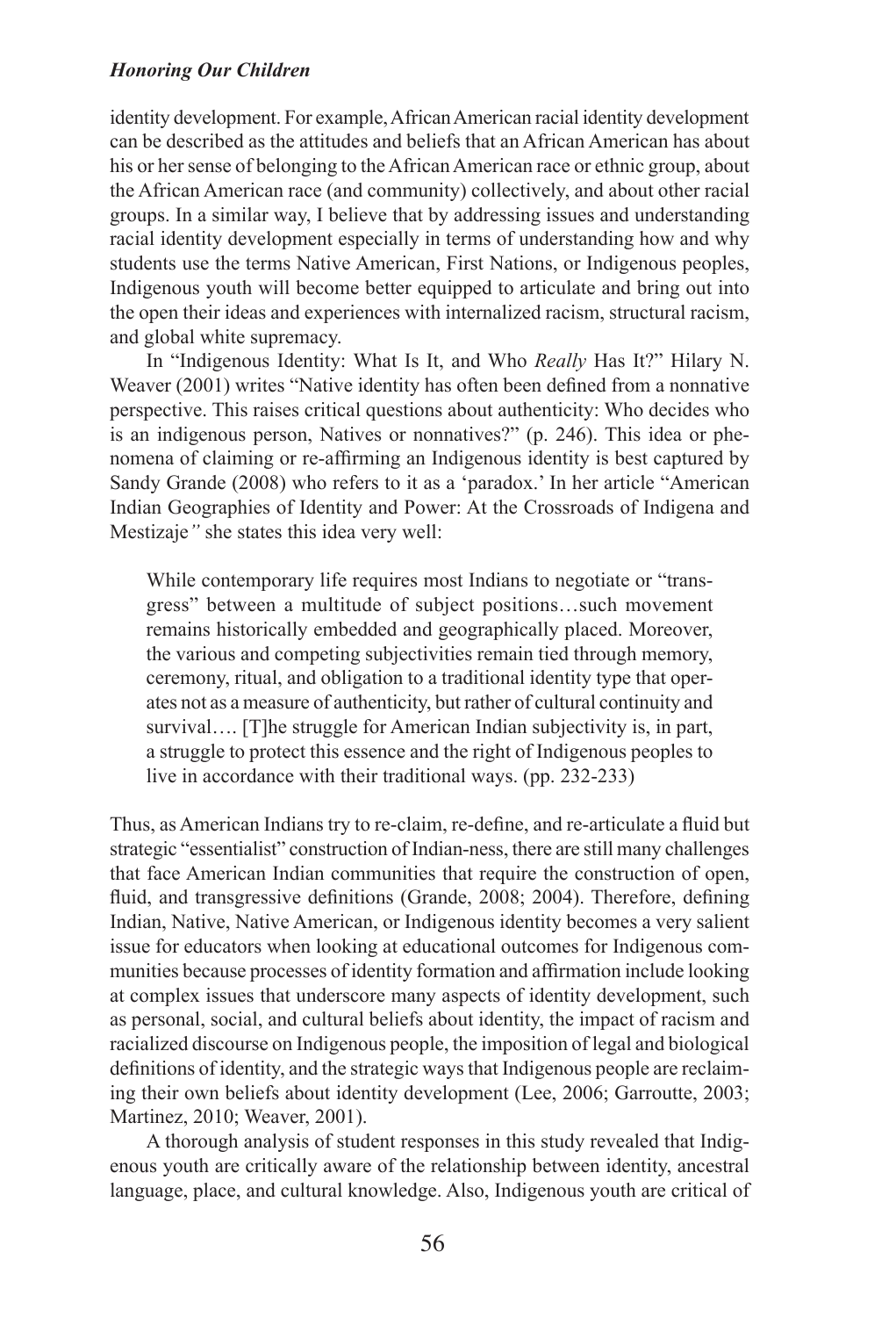the subordination of the "fundamental markers" of their identities. Māori scholar, Margaret Maaka (2003) writes, "the oppression of indigenous peoples... involved the stripping away of the fundamental markers of our identities – sovereignty, ancestral lands, language, and cultural knowledge" (p. 3). In the following comment about "forced citizenship" by Mark, there is the recognition by him that his identity is related to Maaka's statement about the "stripping away of fundamental markers of identities" as part of ongoing processes of colonization and racialization:

**VW:** How do you identify yourself to others?

**Mark:** I guess… Diné. Diné nishli. Say that first, and then say…say in English… you know… I'm Diné ….

**VW:** What's that?

**Mark:** Indigenous People of America…that is Indigenous… we used to be called American Indians. (pause) I don't like the term Native Americans, we're not really American. (pause) Forced citizenship.

In these statements from Mark, there is an acknowledgement of the oppressive "politicized" nature of identity formation and its connection to cultural, historical and social processes of assimilation, colonization, and racialization. More so, Mark's affirmation of being Diné is significant in how it raises questions about the concepts of relationships and connectedness with others within and outside of Indigenous communities.

In his article titled, "Navajo Cultural Identity," Lloyd Lee (2006) writes, "the Navajo nation brings to the American Indian identity discussion table its own distinct view of identity based on cultural identity features such as worldview, language, kinship, land, pride and respect" (p.100). Furthermore, based on the findings from his dissertation, *21st Century Diné Identity* (2004), Lee posits young Diné students today are "developing their own Diné culture, but, they do make a connection to the past" and that their cultural identity is "rich in the traditional concepts of Diné identity" (p. 161).

**VW:** How do they know that you're Diné or Navajo?

Sharon: First of all I come from an area surrounded by other Diné' people, my family, my mother, my ancestors have the world view of being Diné. It's a world view that's been passed down. I see as something that connects us to the people, I guess. The worldview that people with the same language, people with similar ancestral background share.

Bergstrom, Cleary, and Peacock (2003) state, "*Identity development* from an Indigenous perspective has less to do with striving for individualism and more to do with establishing connections and understanding ourselves in relationship to all things around us" (p. 26, emphasis in original). They go on to add,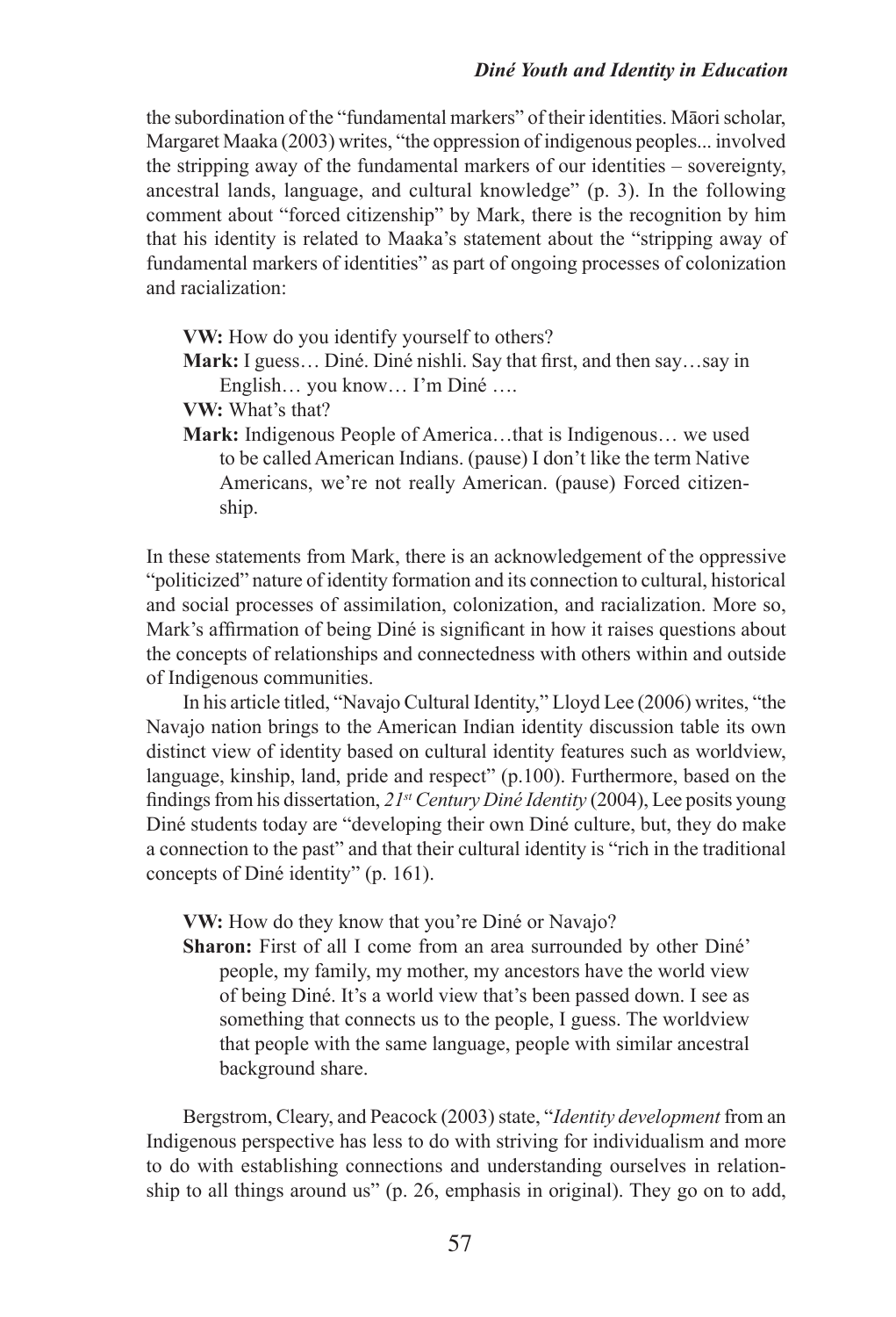"Listening to stories from this perspective allows the students' voices…to be heard clearly. Their stories tell about their growing understanding of who they are as Native persons – in other words, their identity development" (Bergstrom, et al., 2003, p. 27).

**VW:** Who are you, how do you identify yourself?

- **Sarah:** I would just plain out say Diné. What's Diné?… Navajo. What's Navajo? And this is the part where I kind of get lost. People say Indian, yet I don't claim…or some people say American Indian. And it's like No. Native American, I am like…ah…I…it is still like…sometimes I will let it go… but it seems like… deep down I'd rather say Indigenous. That is what I would claim… So like… Navajo , Indigenous… Diné, Navajo, and then Indigenous. I don't know if it is just the way I am starting to think now.
- **VW:** Where did you hear that term, Indigenous?
- **Sarah:** Indigenous…first? Oh gosh, it has to been from way back. I don't even remember…I just know…
- **VW:** Is that a word you learned in school, from your family or… ?
- Sarah: I think it was more family And then I started reading more, when I started getting older, and I started seeing that there were Native American magazines and there's like all these different programs… and that's where I started seeing it more and more…even though a lot of them still say Native American…I saw the whole like Columbus thing, the Indians and then the Native American thing. I think my ancestors were here long before it became America. So I don't understand the whole 'Native' American.

In Sarah's remarks, which are similar to Mark in claiming an Indigenous identity, she states "it is just the way I am starting to think now." Later on, she makes a reference to the "Columbus" thing which suggests her growing understanding of the historical contexts and political constructions of being "Indian" or "Native American" *vis a vis* asserting an Indigenous identity.

For many Indigenous youth, asserting or constructing an identity begins with and continues by negotiating the multiple and contested terrain of identity. As Diné youth, they are astutely aware that their connection to their family and community heritage and their investment in Diné language and cultural knowledge are reasons for how they are mistreated in particular instances by particular people. The importance of talking about identity from an Indigenous perspective is significant especially in regards to the goals of Indigenous education because of the unique status of Indigenous and Native people to nation-states. Also, it is important in regards to the education of Indigenous youth in that students bring with them their individual and collective memories, histories, songs, and the stories of their people. Furthermore, their cultural background or collective cultural and linguistic wealth are wound up with their identities.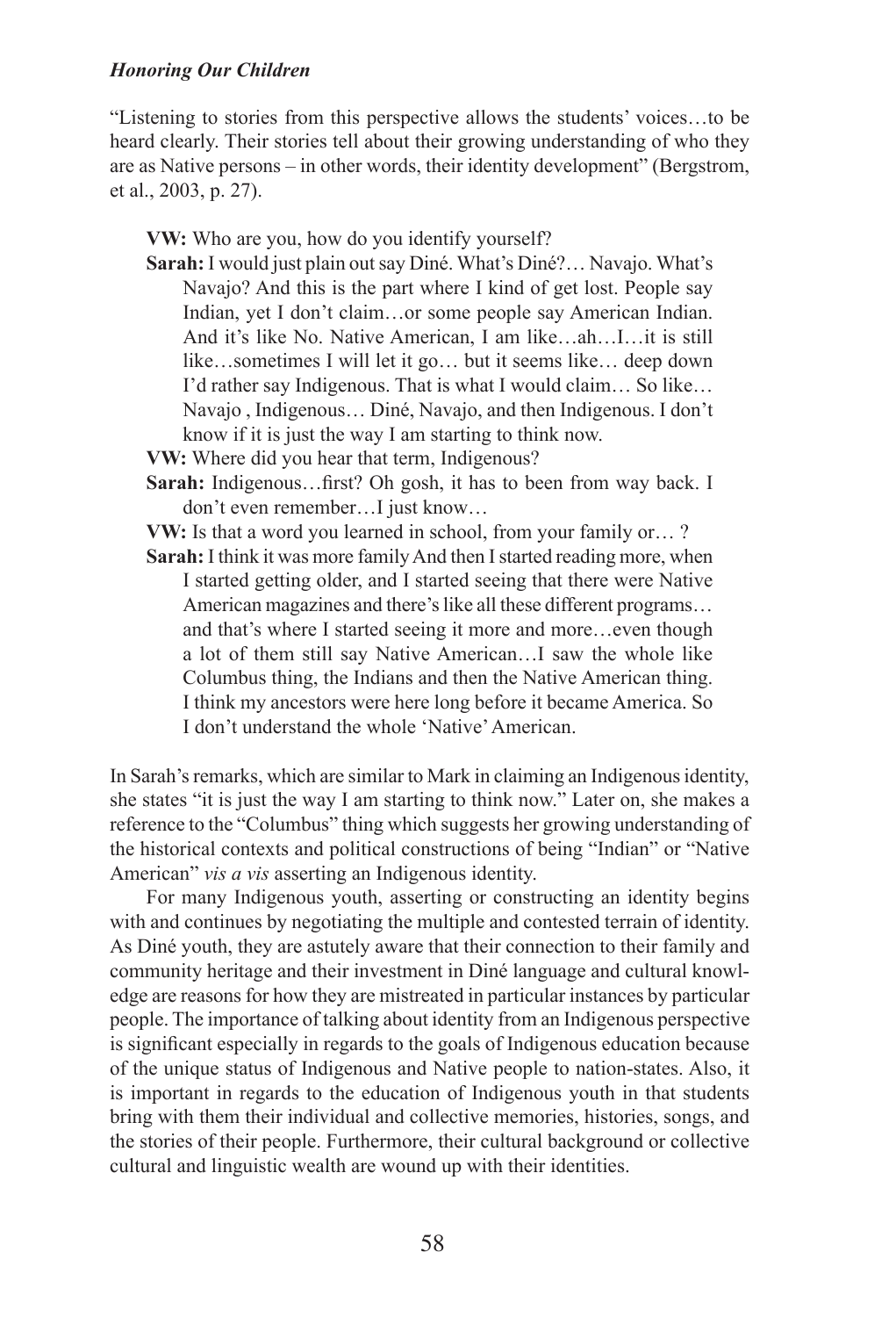## *Diné Youth and Identity in Education*

In addition to the analysis on identity, I also examined students' negative experiences with schooling using social and cultural reproduction theory that highlighted how institutionalized racialization occurs within educational contexts. Specifically, I analyzed the ways in which these Diné youth talked about their place in school, how their cultural and linguistic backgrounds were minimally supported in the schools, and what they identified or perceived as barriers to their schooling as result of their racial, ethnic, and cultural identity that underscore the processes of racialization and internalized racism. The following is an excerpt from my dissertation from the interview with Sharon.

**VW:** In what ways then do you think that the Navajo language and culture were supported in the school curriculum?

**Sharon:** It's not.

**VW:** It's not?

**Sharon:** It's not at all. I'm not going to say not all, but, except for the Navajo classes that were specifically labeled Navajo language or Navajo government, anything else that had to do with supporting the culture, really, I can't think of any.

Sharon raises an important concern about how Navajo language and cultural knowledge are not supported in schools, even ones that are in close proximity to Navajo communities and with large numbers of Navajo students. In order to understand clearly the ways that Navajo students' construct and negotiate identities and how those processes can impact their success in school, I believe that it was important also to examine the ways that they developed an understanding of their place in the schools and how some schools continue to marginalize their cultural heritage and thus their cultural identity.

In a follow up interview, we returned to talking about the difference between a racial and ethnic identity again to further clarify her ideas. Sharon said:

Gosh, I think race looks at the person's skin color and ethnicity looks at the cultural heritage. I think, I do not know. I didn't study race theory or anything. I think it's relevant because in the general discourse amongst people they will tell you that race is about black, etc…. They say I do not see color. It's not necessarily a color but their cultural background. A person may look Native American and you can't just dispel it and say, "Oh you're just a person, a human being." In an ideal world we should think like that. Unfortunately I think when we have things that are already categorized for certain purposes, people start to see color.

Sharon is demonstrating here an acute awareness of race as social construction used to classify people by their features. It is important to note that, unlike Sharon, many students of color become aware of race and racism based solely on their personal experiences. That is, although some students may not have "studied" race theory as Sharon states, their understanding is based on their own individual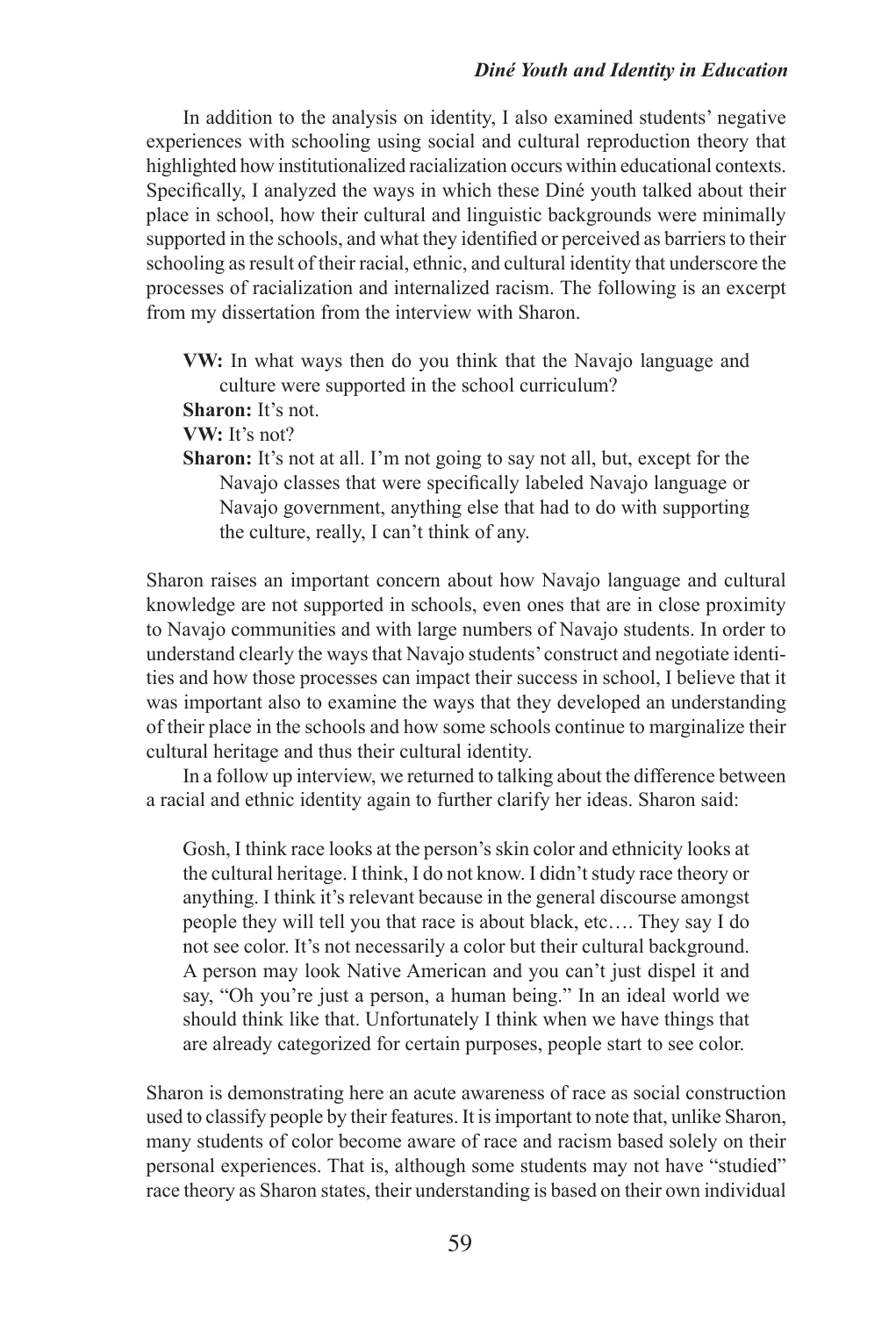experiences and how they observe the world around them. Thus, for many people of color their understanding of race and racism comes from everyday interactions from an early age, their observations and experiences with racial discrimination. Van Ausdale and Feagin (2001) state, children

as relatively new members of social institutions, are engaged in a highly interactive, socially regulating process as they monitor and shape their own behavior and that of other children and adults in regards to racial matters. They not only learn and use ideas about race and ethnicity but also embed in their everyday language and practice the understood identities of who is white, Black, Latino or Asian. These and (other) identities and associated privileges and disadvantages are made concrete and are thus normalized. They are normalized, moreover, not only in performances of "roles" and "scripts," but also in the deeper psyches and subconscious understandings of children and adults. The children perpetuate and re-create the structures of race and ethnicity not only in society, but also in their social minds and psyches. (p. 33)

Sharon's recognition of certain aspects of colorblind racism and the black-white dichotomy in race relations underscores how Indigenous youth are aware of and thinking about issues of race and racism. It also demonstrates the different ways that Diné youth are constructing and negotiating their identities with the process of schooling. For example, for Sharon, her identity is clearly defined by traditional Diné ways of knowing despite what and how she is racially categorized or seen by others. Furthermore, although she is aware that her identity is not defined by a racial category, she is also aware that there is also the possibility that others will assign or ascribe one for her. More importantly, she is gaining an understanding that while a racial identity is not real, its consequences and outcomes can be dangerous. This is an important lesson not only for students but educators who need to be able to address these issues in their teaching and in how they interact with students.

Racially 'ascribed' definitions and/or racializing practices that assign racial meaning to how one looks or what race one is perceived to be from have strong political, economic, and cultural consequences for youth of color (Delgado & Stefancic, 2001; Gomez, 2008; Lewis, 2005; Garroutte, 2003). In looking at the following responses from Selena and Sharon related to their experiences with schooling based on Amanda Lewis' description of racialization as racial ascription processes, it is important to emphasize how acts of inclusion and exclusion affect students of color in addition to the categorization and assignment of racial meanings to student bodies along very dichotomous lines.

**VW:** The white teacher made you move?

**Selena:** From a seat with all white students to a seat with colored students.

**VW:** To allow another white student to sit with them?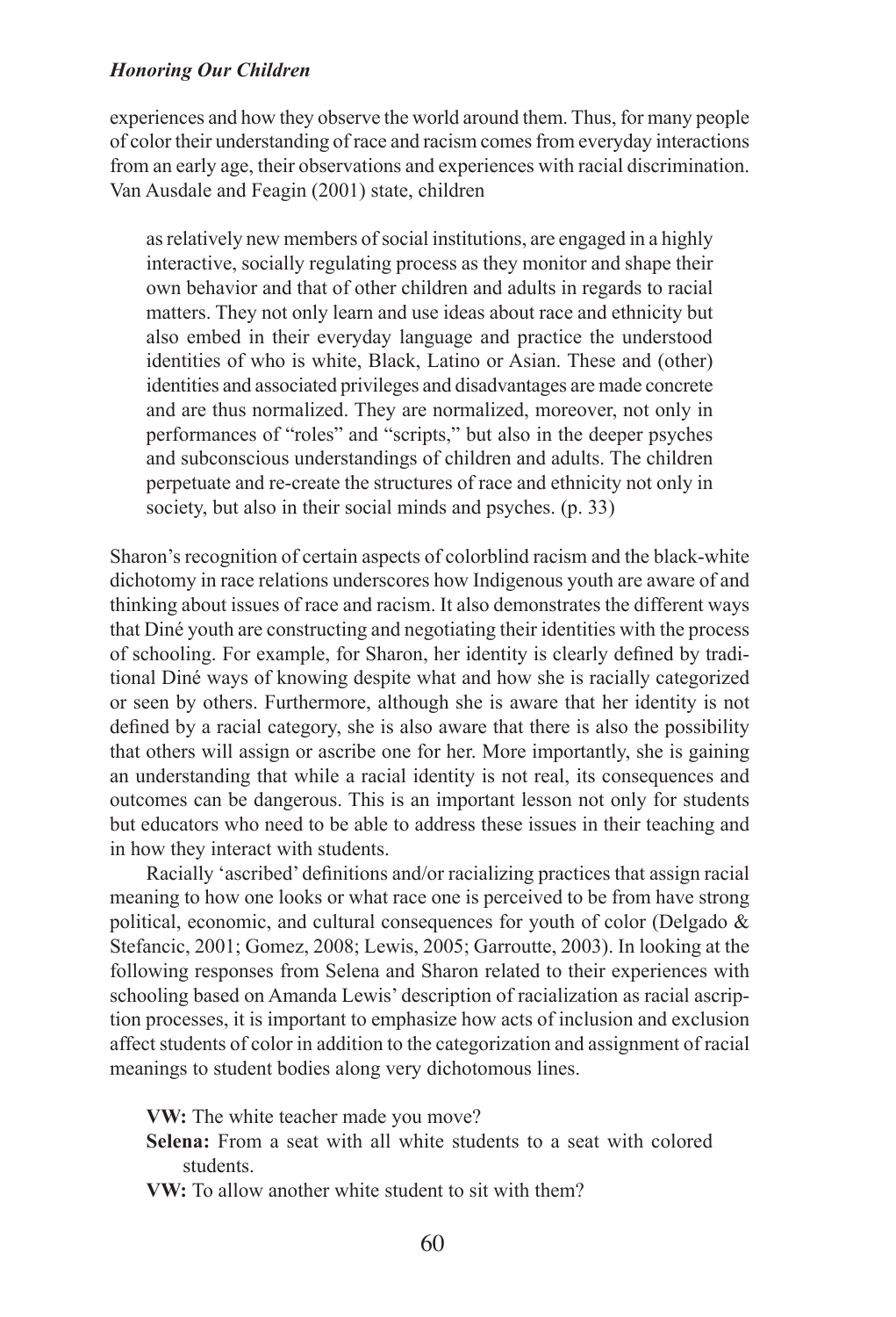**Selena:** Yeah to my seat…. I didn't know if that was intentional

- **VW:** Were you …bothered that you had to move away or that you had to sit with the others?
- **Selena:** Ahmm... it wasn't that it was I had to sit with the other students. it just bothered me that of all the other people she picked me to move, I guess just to like… I felt like she was separating the class on what she felt like…. who she felt it would work best with.
- **VW:** To accommodate the other whites and the new white student?
- **Selena:** Yeah and I think that she probably you know intentionally felt that....that would help me to be at a place where I was more comfortable. I mean maybe she.... I really don't understand like… but I just remember... just being picked out that day and then being like "Ok you can move there and take that seat" and I was like "What?? When there was an empty seat there". Out of all the points I think I felt like, I never really felt like any you know. I guess like racism or being separated until that point. I just …I really didn't like art class.

While Diné students may not be able to articulate ideas about racializing practices, it becomes apparent to them that they are racialized based on what they look like and what others feel is in their best interests. In these instances, students of color like these Diné students may begin to see how their identities are racialized within the gaze of dominant white supremacist discourse in education. That is, they begin to understand that white people's perceptions of them are in many instances based on how they are perceived or categorized as Native American or members of an "other" racial, ethnic, and cultural group. Also, it becomes evident to students of color that they are marginalized because of their connections to specific cultural and linguistic identities or a cultural heritage that is different from the dominant or mainstream American culture.

From her studies on Navajo youth, Donna Deyhle (1995, 1992, this volume) discusses the notion of cultural integrity to underscore the ways in which Navajo students resist and reaffirm their Diné cultural identity and staying connected to the cultural and spiritual values and beliefs of their parents, communities, and ancestors. In doing so, she maintains that Navajo youth assert and maintain important aspects of Navajo culture and language that are integral to their place and connection to the home and community settings while negotiating the school terrain. She attributes the notion of cultural integrity as a prime determinant to how and why some Navajo students did well in school regardless of obstacles or challenges they faced while navigating the racial hierarchal system of the school and community.

Similarly, in my research, the Diné participants' narratives highlight the significance of cultural integrity especially in the ways that they believe that they were invested with and supported in maintaining Diné cultural beliefs and language in their lives. Other key factors identified by students from their early childhood experiences with schooling include parent support and involvement in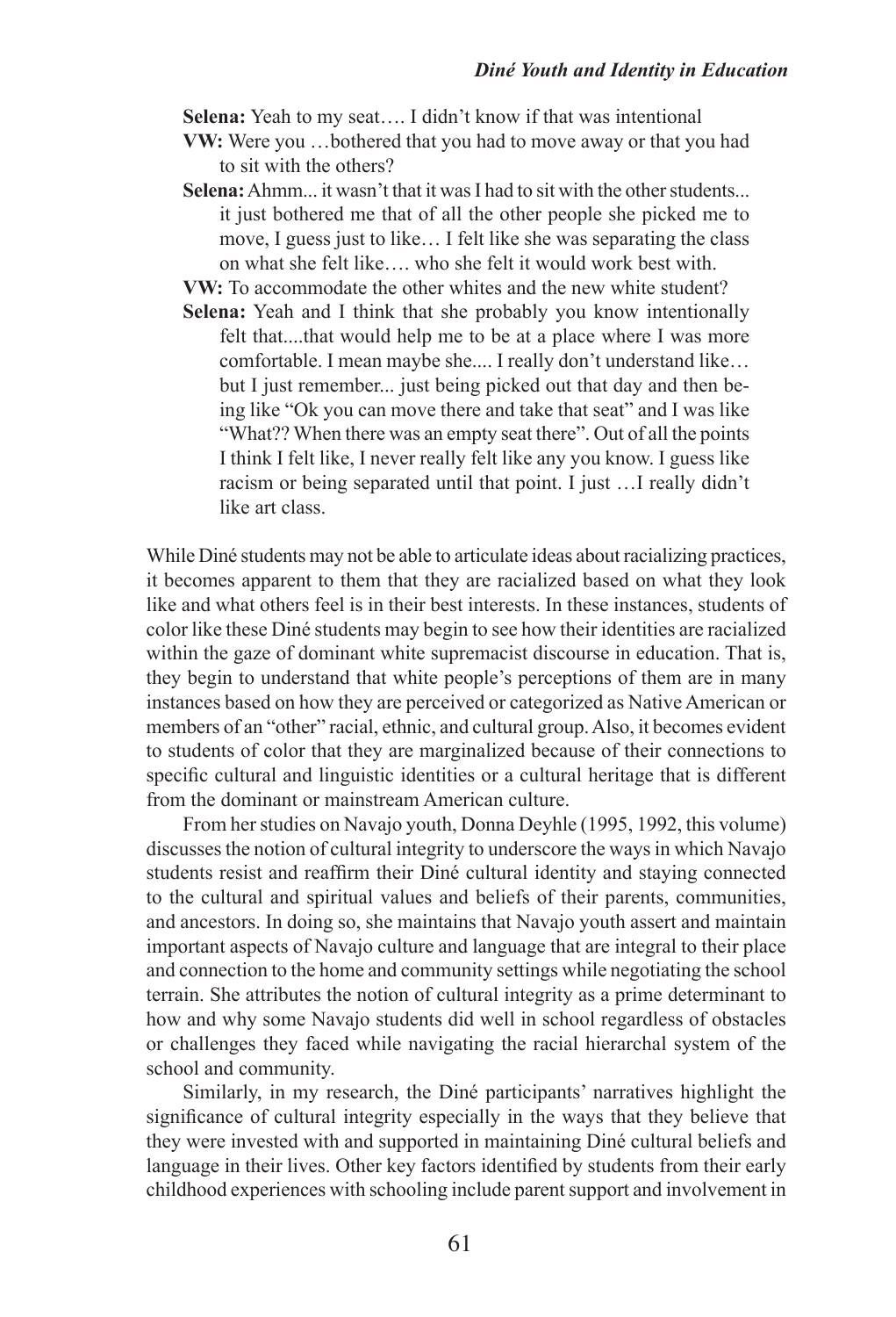school, teacher and student interactions, peer support, and traditional Dine teachings like k'e or the Navajo clan system. For some participants, the investments made by them and their parents in their cultural heritage was often attributed primarily to the efforts of their parents' resilience to help them maintain their connections to language and culture regardless of the obstacles they face that result from changes in life style or language shift. In their study, *The Seventh Generation,* Bergstrom, Cleary, and Peacock (2003, p. 84) identified several key traits that fostered resilience which include: "being well-grounded and connected to one's tribal culture," "trying to live up to the high expectations of influential adults, particularly family," and "tapping into one's inner strength and maturity to stay motivated when things aren't going well."

In the cases of the Diné youth I interviewed and their families, cultural resilience was evident in both parents and students. Although the factor of the student resiliency is significant to this study, the unwavering support of some parents to overcome obstacles and to take chances for the sake of their children was very well noted and warrants further research:

- **VW:** What could you say to a young Navajo student that's in school right now? What kind of things do you think you could try to share with them to help them get where you're at? Based on all we've talked about.
- **Selena:** Well, gosh, well, I would say that like, whether they're close to their culture or not, I think that like that, if you know all your stories or dances that's really great and I think that benefits a lot of students. At least I think that helps get students through cause it gives them those values that they need to succeed. And, so, that's really important but then even if their family, like mine isn't very traditional to begin with. They kind of moved more towards Christianity, I guess assimilating. Then to just, I think, gosh it's hard to say what got me to this point and what I would say to a student. I know a lot of it is just helping and being close with your family. Really, like, it's hard to… cause all families vary….but, just to care for your family more than your friends, more than whatever. I think my success comes from seeing the successes of my family and the failures and understanding what got them through the situations.

From this particular response and other similar ones, it is evident that many students and their parents persevere regardless of the many challenges and obstacles related to socioeconomic ills or racial discrimination because of their strong connection to their cultural heritage's values and beliefs. That is, as evidenced by the students' responses to how their parents were supportive and instrumental to their success and well being, they shared how some of their parents (and in some cases, grandparents and other relatives) continually strive to empower them by maintaining a connection to their heritage language and culture through participation in ceremonials and daily encouragement. Also,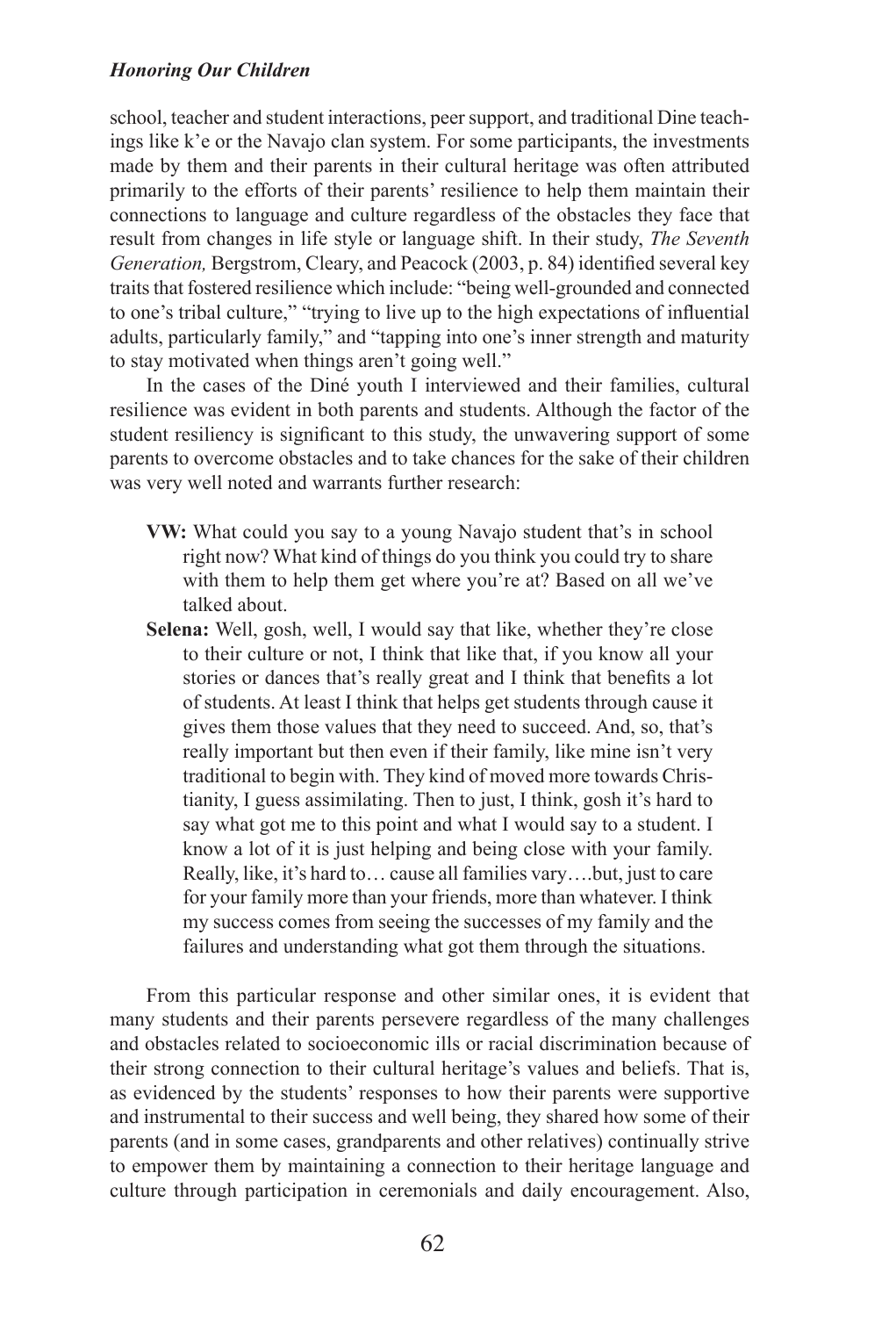parents' resiliency showed in how they were not only helping to keep their children in school but in the ways that they worked to help themselves despite the many challenges and obstacles they faced every day. While there have been a great deal of studies in American Indian education that point to the resilience of students in education, not much has been reported on the resiliency and effort of parents and larger Indigenous communities to give their children the support, motivation, and to attend to their basic needs. Also, more research is needed, especially in regards to race relations and the relations of competition, exploitation, domination, and cultural selection in the education of Indigenous youth (Martinez, 2010; McCarthy, 1990).

# **Conclusion**

In sum, Diné cultural integrity is expressed and learned by Diné youth despite the fact of whether they speak the language or not – or if they have only partially internalized Diné beliefs and values. Along with family and community support, their resilience as Indigenous youth, as well as the influence of key people like teachers and relatives, all of these factors were critical to students' perceptions of their success and continue to be the prime factors for their overall success. The reaffirmation, re-articulation, and recovery of Indigenous cultural knowledge and languages regardless of the many challenges from outside and within their communities is key to maintaining face and heart – which is our identity (Alfred, 1999; Cajete, 1994; Grande, 2004; G. Smith, 2002, L. Smith, 1999; Warrior, 1995). Indigenous (Osage) scholar Robert Warrior (1995) writes "if our struggle is anything, it is a way of life…a decision we make in our minds, in our hearts, and in our bodies – to be sovereign and to find out what that means in the process" (p. 123).

## **References**

- Alfred, G. T. (1999). *Peace, power, and righteousness: An indigenous manifesto.*  Ontario: Oxford.
- Apple, M. (2001a). *Ideology and curriculum* (3<sup>rd</sup> Ed.). New York: Routledge Falmer.
- Apple, M. (2001b). *Educating the right way: Markets, standards, God, and inequality.* New York: Routledge Falmer.
- Apple, M. (2000). *Official knowledge: Democratic education in a conservatist age.* (2nd ed.). New York: Routledge.
- Bergstrom, A., Cleary, L. F., & Peacock, T. D. (2003). *The seventh generation: Native students speak about finding the good path.* Charleston: ERIC Clearinghouse on Rural Education and Small Schools.
- Bonilla-Silva, E. (2003). *Racism without racists: Color-blind racism and the persistence of racial inequality in the United States.* Lanham, MD: Rowman & Littlefield Publishers.
- Bourdieu, P., & Passeron, J. (1977) *Reproduction in education, society and culture.* Richard Nice (tr.). London: Sage.
- Cajete, G. (1994). *Look to the mountain: An ecology of Indigenous education.*  Skyland: Kivaki Press.